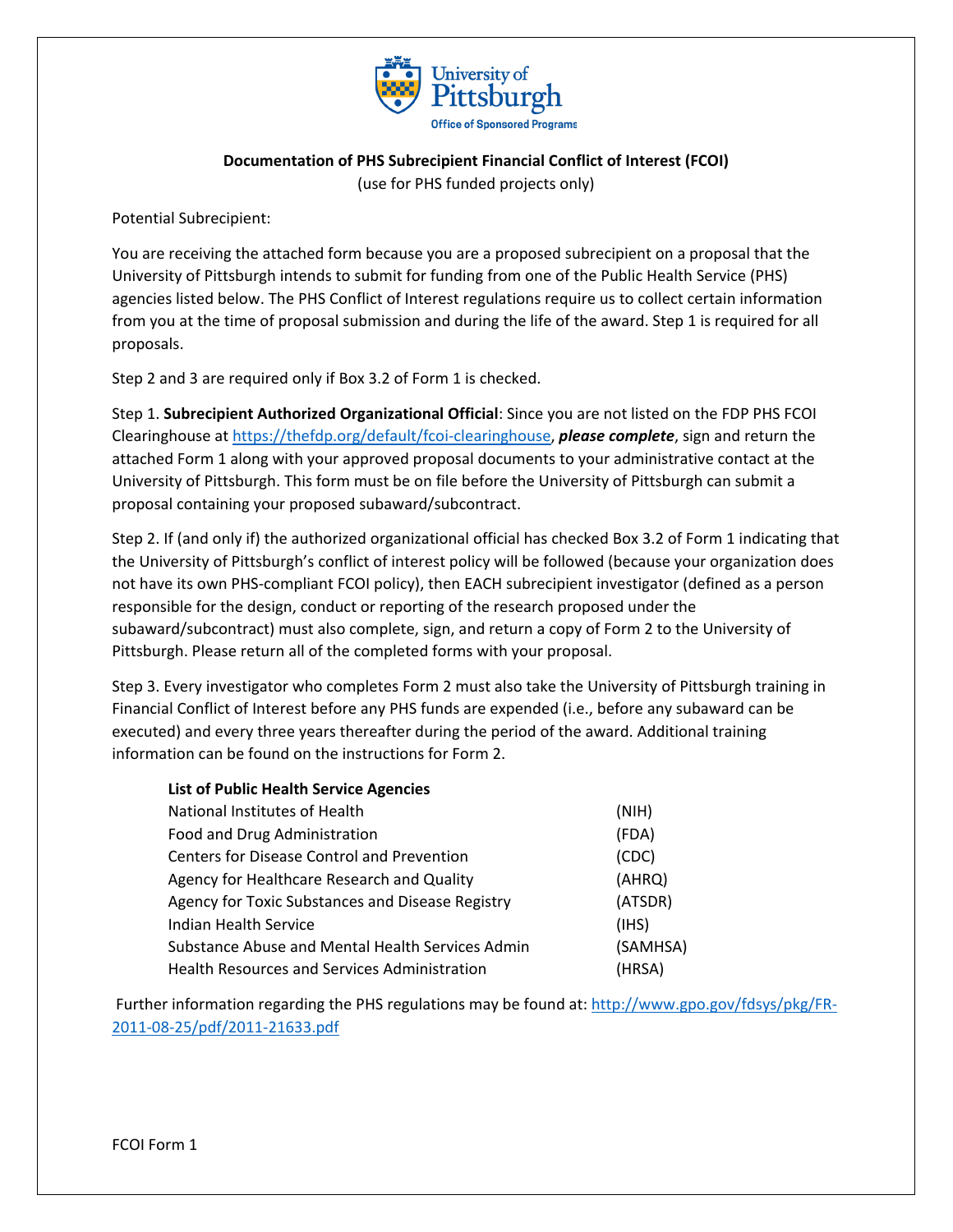

## **FORM 1 Documentation of Public Health Service (PHS) Subrecipient Financial Conflict of Interest (FCOI) Policy**

#### 1. **Proposal Information:**

University of Pittsburgh PI: **with the example of Pittsburgh PI:**  $\blacksquare$ 

Prime Sponsor: \_\_\_\_\_\_\_\_\_\_\_\_\_\_\_\_\_\_\_\_\_\_\_\_\_\_\_\_\_\_\_\_\_\_\_\_\_\_\_\_\_\_\_\_\_\_\_\_\_\_\_\_\_\_\_\_\_\_\_\_\_\_\_\_\_

Proposal/Project Title: \_\_\_\_\_\_\_\_\_\_\_\_\_\_\_\_\_\_\_\_\_\_\_\_\_\_\_\_\_\_\_\_\_\_\_\_\_\_\_\_\_\_\_\_\_\_\_\_\_\_\_\_\_\_\_\_\_\_\_

Subaward Period of Performance (From/To): \_\_\_\_\_\_\_\_\_\_\_\_\_\_\_\_\_\_\_\_\_\_\_\_\_\_\_\_\_\_\_\_\_\_\_\_\_\_\_\_\_

Proposed Subaward/Subcontract Total: \$ \_\_\_\_\_\_\_\_\_\_\_\_\_\_\_\_\_\_\_\_\_\_\_\_\_\_\_\_\_\_\_\_\_\_\_\_\_\_\_\_\_\_\_\_

## 2. **Subrecipient Information:**

Subrecipient Organization Legal Name: \_\_\_\_\_\_\_\_\_\_\_\_\_\_\_\_\_\_\_\_\_\_\_\_\_\_\_\_\_\_\_\_\_\_\_\_\_\_\_\_\_\_\_\_\_\_

\_\_\_\_\_\_\_\_\_\_\_\_\_\_\_\_\_\_\_\_\_\_\_\_\_\_\_\_\_\_\_\_\_\_\_\_\_\_\_\_\_\_\_

Address: \_\_\_\_\_\_\_\_\_\_\_\_\_\_\_\_\_\_\_\_\_\_\_\_\_\_\_\_\_\_\_\_\_\_\_\_\_\_\_\_\_\_\_\_\_\_\_\_\_\_\_\_\_\_\_\_\_\_\_\_\_\_\_\_\_\_\_\_\_\_

# 3. **Names of individuals who are responsible for the design, conduct, or reporting of research under the subaward/subcontract (add additional lines if necessary):**

3.1 I will follow the PHS-compliant Conflict of Interest policy established and enforced by

3.2 I will follow the PHS-compliant Conflict of Interest policy established and enforced by the University of Pittsburgh

Subrecipient PI:

Investigator/Key Personnel:

Investigator/Key Personnel:

Investigator/Key Personnel: \_\_\_\_\_\_\_\_\_\_\_\_\_\_\_\_\_\_\_\_\_\_\_\_\_\_\_\_\_\_\_\_\_\_\_\_\_\_\_\_\_\_\_\_\_\_\_\_\_\_\_\_

Investigator/Key Personnel: \_\_\_\_\_\_\_\_\_\_\_\_\_\_\_\_\_\_\_\_\_\_\_\_\_\_\_\_\_\_\_\_\_\_\_\_\_\_\_\_\_\_\_\_\_\_\_\_\_\_\_\_ Investigator/Key Personnel:

Investigator/Key Personnel:

FCOI Form 1